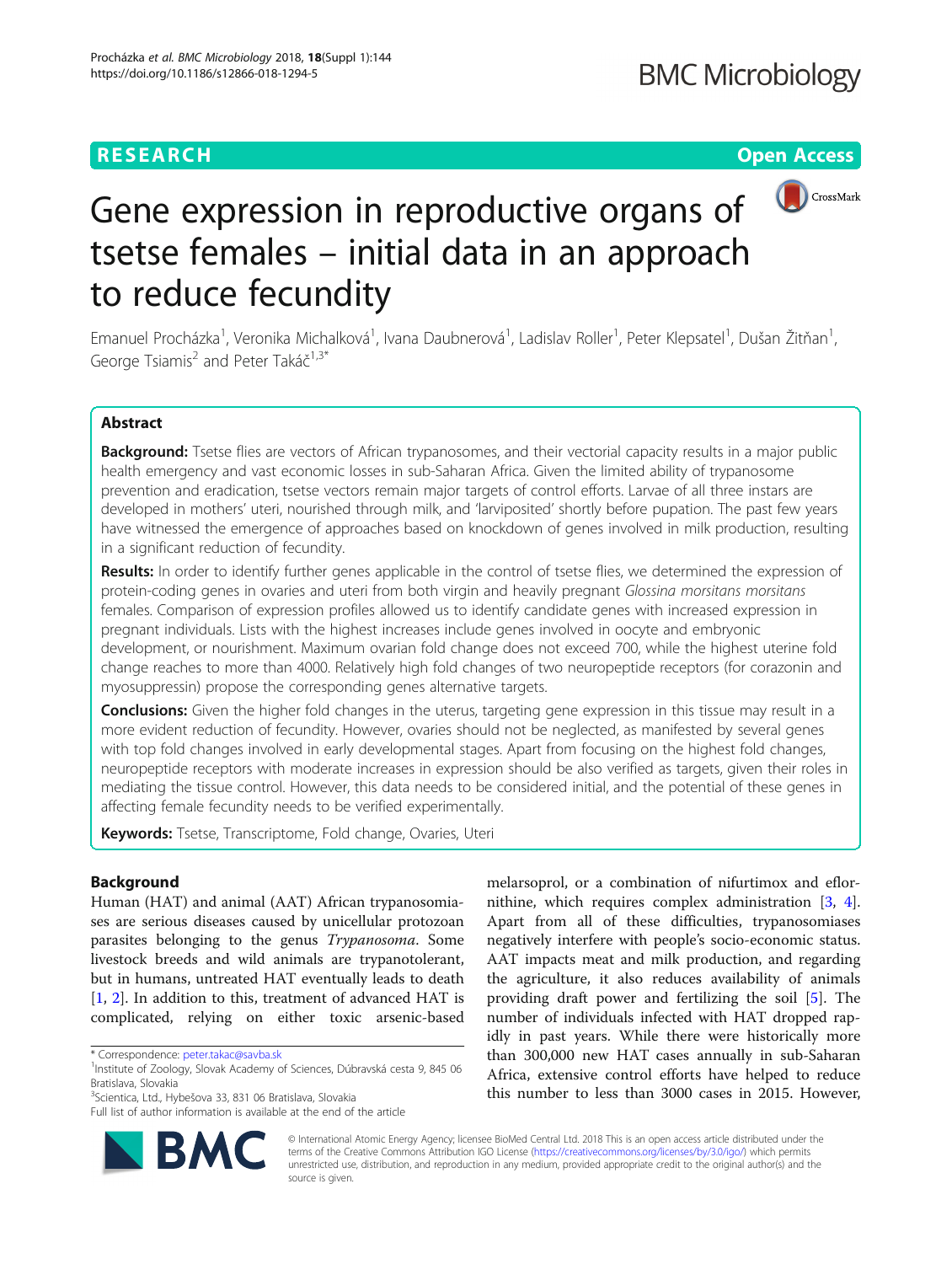the estimated population at risk reaches to 65 million people [[6,](#page-7-0) [7\]](#page-7-0). History has taught us that the neglect of appropriate control leads to resurgence of the disease, up to an epidemic scale. Therefore, in order to prevent another rise of HAT in the future, effective control must be continuously exerted [[8,](#page-7-0) [9\]](#page-7-0).

Trypanosomes use tsetse flies from Glossina genus (Diptera: Glossinidae) to accomplish their transmission. Tsetse flies are obligatory blood feeders, and they acquire the pathogens while feeding on infected animals (livestock, wildlife) or humans. Once the fly becomes infective, it remains so for the rest of its life, delivering trypanosomes into another host during the taking of a blood meal [\[4](#page-7-0), [10,](#page-7-0) [11\]](#page-7-0). Tsetse flies are adenotrophic viviparous organisms, which is a rare trait in Diptera. The embryo and then the larva is developed in the mother's uterus and nourished through secretions from milk glands connected to the uterine tissue. The 3rd instar larva is deposited shortly (less than 2 h) before pupation, and metamorphosis to imago is completed in 30 days from parturition. As only a single offspring is produced during each gonotrophic cycle, each female gives birth to 8–10 progeny during her life (reviewed in [\[12\]](#page-7-0)).

Tsetse flies, due to their being exclusive vectors of trypanosomes [\[13\]](#page-7-0), are attractive targets for trypanosomiasis control. This is even strengthened by the emergence of re-sistance against both veterinary and human drugs [\[4](#page-7-0), [14](#page-7-0)], and the unavailability of vaccines. Insecticides are currently used only in low amounts, and their use is usually followed by the environmentally friendly Sterile insect technique (SIT) [[15](#page-7-0), [16](#page-7-0)]. However, it is likely that in the future, further improvement over the powerful, yet still random-based SIT, will employ the direct knockdown of selected genes. There are several papers demonstrating reduced fecundity following knockdown of genes involved in lipid [\[17,](#page-7-0) [18\]](#page-7-0) or protein [\[19](#page-7-0)–[22\]](#page-8-0) contribution to milk. Decreased fecundity, partly caused by inadequate milk production, is typical also of females lacking superoxide dismutase activity [[23](#page-8-0)]. With the advance of next-generation sequencing techniques, the genetic manipulation has been facilitated by the availability of the complete genome sequence from tsetse fly Glossina morsitans morsitans [\[24\]](#page-8-0).

In this work, we determined the expression of protein-coding genes in ovaries and uteri from both virgin and heavily pregnant *G. m. morsitans* flies. As these tissues are directly responsible for reproduction, they are suitable objects of further search for candidate genes applicable for the reduction of fecundity. Comparison of expression profiles between pregnant and virgin females allowed us to identify several genes, which can be further tested as targets for RNA interference. Besides this, very little is known about genes expressed in ovaries and uteri of tsetse females. Hens et al. [[25](#page-8-0)] identified a yolk protein gene in G. m. morsitans, whose product apparently serves

as proteinaceous nutrient for the embryo. The gene is expressed exclusively by ovarian follicle cells [[25](#page-8-0)]. Apart from this, several other papers have described transcription of various genes in the reproductive tract [\[26](#page-8-0)–[28](#page-8-0)], but the more detailed localization of their expression was not identified. Our results, therefore, also shed more light on gene expression in these tissues.

# Methods

# Flies

G. m. morsitans flies were reared at the Tsetse Research and Mass Rearing Facility, Institute of Zoology, Slovak Academy of Sciences, Bratislava, Slovakia. Flies were maintained at  $24 \pm 1$  °C with 74–75% relative humidity, fed on blood meal provided through an artificial feeding system at 48 h intervals, and starved for 2 days before dissection. 5-day old females were used as virgins, and primiparas containing 3rd instar larvae (not more than a couple of hours before parturition) were used as pregnant. These heavily pregnant females were identified visually according to visible or protruding black larval spiracles.

### RNA isolation, transcriptome sequencing and analysis

Every condition was analyzed in a single replicate (i.e. a total of four samples were sequenced). Ovaries for each ovarian sample were dissected from 20 individuals. Uteri for each uterine sample were (due to lower RNA content) collected from 50 individuals. Organs were dissected in solution containing: 140 mM sodium chloride, 5 mM potassium chloride, 1 mM magnesium chloride, 5 mM calcium chloride, 4 mM sodium hydrogencarbonate, and 5 mM 4-(2-hydroxyethyl)-1-piperazineethanesulfonic acid (HEPES); pH was adjusted to 7.2 using sodium hydroxide or hydrochloric acid. Dissected tissues were temporarily stored in RNAlater (Sigma-Aldrich) at − 20 °C. Total RNA for each sample was isolated from pooled tissues using RNeasy Protect Mini Kit (QIAGEN), including the on-column deoxyribonuclease treatment to remove the residual DNA. RNA samples were further processed by a Microsynth sequencing facility (Balgach, Switzerland). Libraries were constructed using TruSeq RNA Library Prep Kit v2 (includes poly(A) enrichment), and sequenced on Illumina NextSeq 500 platform (Illumina, San Diego, CA, USA). Numbers of generated past filter reads and bases (passing initial Illumina read processing) and corresponding quality scores are presented in Table [1.](#page-2-0) Sequencing data are available in Sequence Read Archive (SRP137614).

Past filter reads were applied to tag counting analysis (done by Microsynth). Reads were mapped to a *G. m. mor*sitans reference genome (as available from [www.vectorba](http://www.vectorbase.org)[se.org](http://www.vectorbase.org) on 31st August 2017) using STAR (v 2.5.1b). This produced a pool of uniquely mapped reads (mapped to a single site). Uniquely mapped reads were further assigned to annotated genes and counted using HTSeq (v 0.6.0).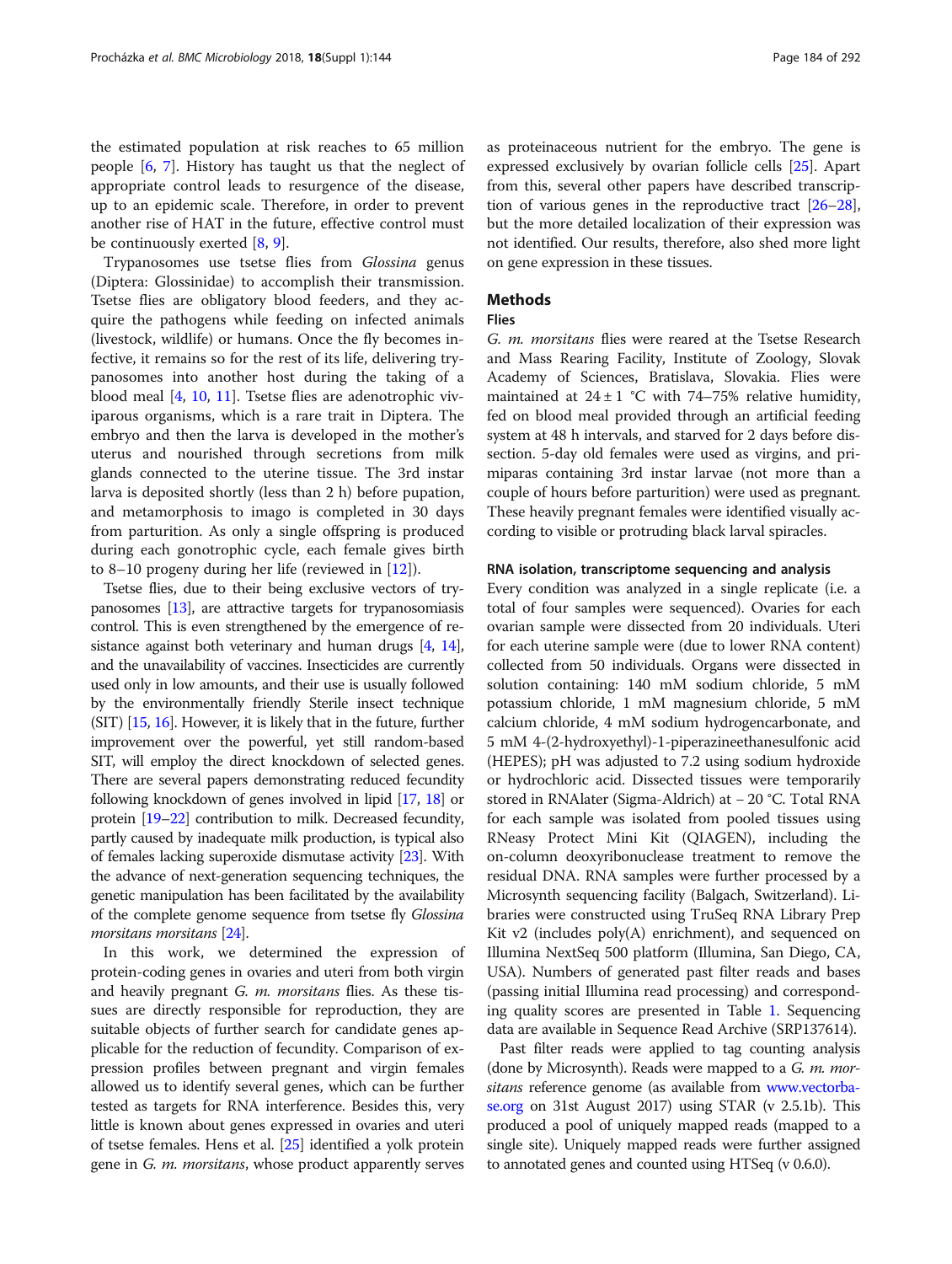| sample             | past filter<br>reads | past filter<br>bases | mean read<br>length | mean<br>O <sub>20%</sub> | mean<br>O30% | mean |
|--------------------|----------------------|----------------------|---------------------|--------------------------|--------------|------|
| ovaries - virgin   | 26,010,484           | 1,937,796,430        | 75                  | 97.49                    | 96,18        | 35   |
| ovaries - pregnant | 25,785,178           | 1,920,965,446        | 75                  | 97.43                    | 96,09        | 35   |
| uteri - virgin     | 20,844,784           | 1,552,325,258        | 74                  | 97.37                    | 96.02        | 35   |
| uteri - pregnant   | 26,375,428           | 1,961,563,862        | 74                  | 97.33                    | 95.95        | 35   |

<span id="page-2-0"></span>Table 1 Sequencing and quality score statistics

Gene counts derived from corresponding tissues (e.g. ovaries of virgin and pregnant flies) were used to calculate P-values and fold changes. To assess the differences in gene expression, we used Fisher's exact tests. P-values were adjusted for multiple testing by using the Bonferroni correction. Changes in gene expression are represented as fold changes. Fold change (FC) for each gene is determined as the ratio of normalized gene count from pregnant female vs. normalized gene count from virgin. FC > 1 then represents higher expression in pregnant flies, while FC < 1 means higher expression in virgins. Two genes, TBB1 (GMOY000148) and GAPDH (GMOY000473), were used for normalization, albeit in separate calculations (for more information, see Results).

G. m. morsitans gene IDs, gene names, and gene descriptions, and homologues from Drosophila melanogaster are listed in Additional file [1](#page-7-0): Table S1. Gene product names in Tables [5](#page-5-0) and [6](#page-5-0) correspond to gene descriptions in Additional file [1](#page-7-0): Table S1, or have been retrieved from [flybase.org](http://flybase.org) according to their homology to D. melanogaster (Additional file [1](#page-7-0): Table S1), except for three genes (GMOY008375, GMOY004923, and GMOY009721) whose products have been predicted manually using BLAST tools available at [blast.ncbi.nlm.](http://blast.ncbi.nlm.nih.gov/blast.cgi) [nih.gov/blast.cgi.](http://blast.ncbi.nlm.nih.gov/blast.cgi) All gene counts, P-values, and calculated FCs are listed in Additional file [2](#page-7-0): Table S2 and Additional file [3](#page-7-0): Table S3. Lists with FCs arranged in descending order contain only genes with  $P < 0.05$ . Expression data on neuropeptide receptors are summarized in Additional file [4:](#page-7-0) Table S4.

# Results

General features of sequencing and tag counting analysis Illumina sequencing generated more than 20 million past filter reads (corresponding to more than 1.5 billion past filter bases) for each sample. More than 95% of past filter bases in each sample reached a base call accuracy of 99.9% (Q30%), and each mean Q score was equal to 35 (Table 1). The past filter reads were then mapped to the G. m. morsitans genome and trimmed to remove mainly multi-mapping reads, reducing the total number of reads to 84.5–93.1%. Resulting reads that uniquely mapped to the genome were further trimmed to remove reads that did not map to annotated genes, or were mapped to them ambiguously. Final reads uniquely

mapped to annotated genes constituted 61.6–76.7% of the initial past filter reads (Table 2).

#### Reference genes

TBB1 gene coding for β-tubulin is the most widely used reference (housekeeping) gene for normalization of ex-pression data from Glossina (e.g. [\[29\]](#page-8-0)). Another, although less widely employed gene, codes for glyceraldehyde 3-phosphate dehydrogenase I (GAPDH) (e.g. [\[30\]](#page-8-0)). We used both of these genes to normalize the counts of mapped reads. However, at least one of them was not expressed uniformly as indicated by highly divergent uterine ratios (see Table [3](#page-3-0), in bold). From the obtained data, we were unable to determine which gene is more appropriate, therefore we used both genes for normalization, albeit in separate calculations.

# General features of fold changes

Normalized gene counts were used for the calculation of FCs. Although FC was formally calculated for every gene, we further considered only genes whose  $P$ -values were lower than 0.05. This reduced the total number of genes from 12,850 to 4067 (ovaries), and to 4095 (uteri), respectively. Although the numbers are similar, in fact only 1987 genes are shared. In our FC calculations, we did not apply the correction for gene length, since each calculation used only gene counts corresponding to the same gene.

Distribution of FCs is represented in Table [4](#page-3-0). The highest increases are found in uterine expressions. For example, there are four genes with FC > 100 found in ovaries, but 12 or 17 in uteri. The same imbalance is true also for FCs > 10. But generally, genes with a high increase constitute only a

Table 2 Mapping statistics

| sample                | past filter<br>reads | reads uniquely<br>mapped to genome | reads uniquely mapped<br>to annotated genes |
|-----------------------|----------------------|------------------------------------|---------------------------------------------|
| ovaries -<br>virgin   | 26,010,484           | 23,943,403 (92.1%)                 | 19,398,018 (74.6%)                          |
| ovaries -<br>pregnant | 25,785,178           | 24,002,608 (93.1%)                 | 19,768,150 (76.7%)                          |
| uteri -<br>virgin     | 20,844,784           | 18,542,508 (89.0%)                 | 14,049,211 (67.4%)                          |
| uteri -<br>pregnant   | 26,375,428           | 22,298,336 (84.5%)                 | 16,257,774 (61.6%)                          |

% = per total number of past filter reads generated for the given sample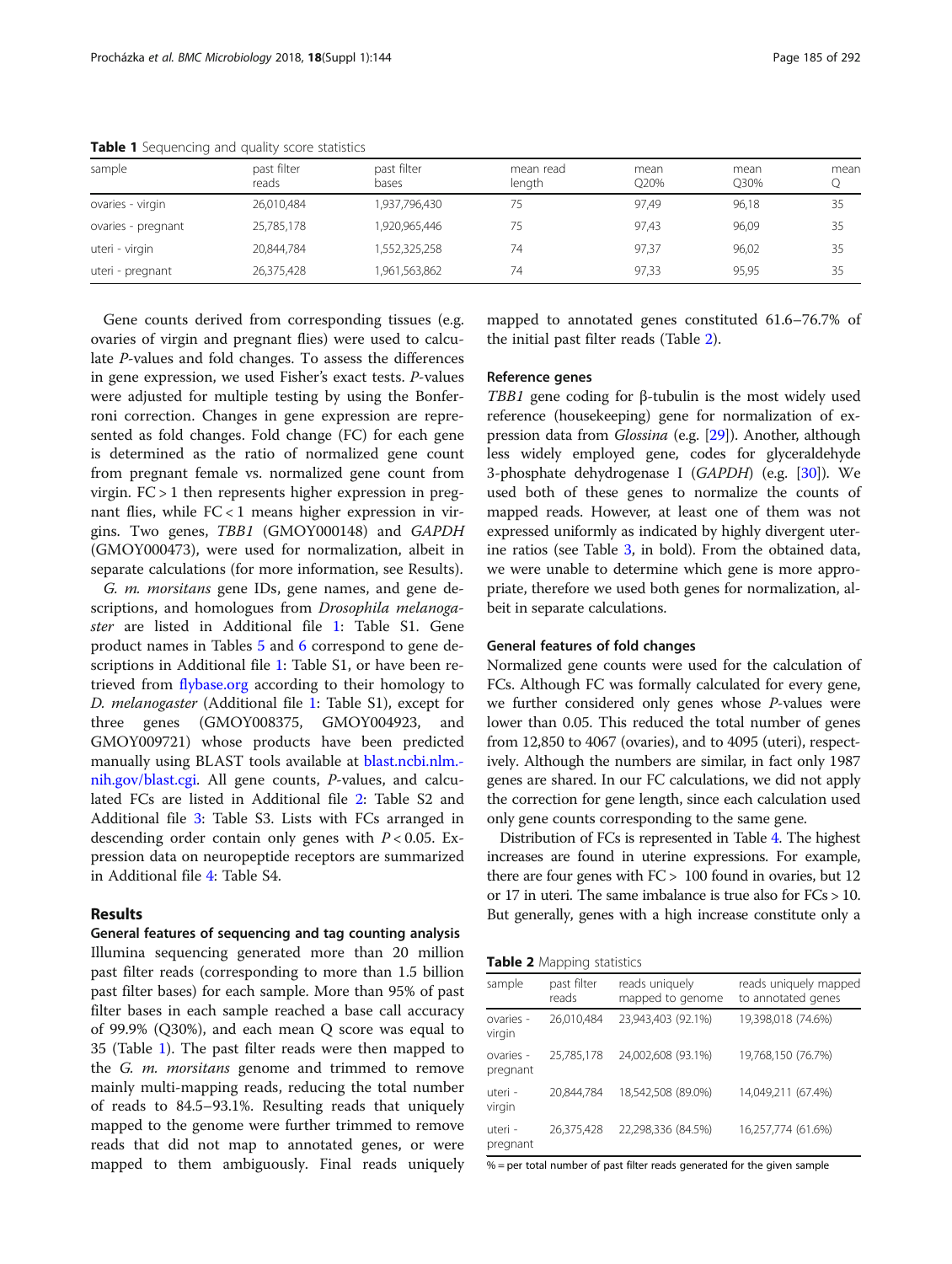<span id="page-3-0"></span>Table 3 Read counts and calculated ratio for selected reference genes

| sample             | TRR1<br>read counts | <b>GAPDH</b><br>read counts | count ratio<br>(TBB1: GAPDH) |
|--------------------|---------------------|-----------------------------|------------------------------|
| ovaries - virgin   | 59.949              | 12,866                      | 4.66                         |
| ovaries - pregnant | 58,658              | 11,607                      | 5.05                         |
| uteri - virgin     | 78,190              | 3835                        | 20.39                        |
| uteri - pregnant   | 98,139              | 3157                        | 31.09                        |
|                    |                     |                             |                              |

Highly divergent uterine ratios are highlighted in bold

very small portion of the total number of genes. Few genes (referred to as N/A in Table 4) do not have an assigned FC, as the calculation cannot be applied to data with initial zero values (due to the impossibility of division by zero). Examples of scatter plots are shown on Fig. [1](#page-4-0).

The numerical dominance of the higher uterine FCs over the ovarian ones is illustrated by Figs. [2](#page-4-0) and [3.](#page-5-0) We compared ovarian and uterine FCs determined for the same gene. Such a comparison could have been applied only to genes with both ovarian and uterine P-values smaller than 0.05. To exclude the majority of the smallest differences in FCs we used only genes with FC > 5 (either ovarian or uterine). Finally, we calculated the difference between ovarian and uterine FCs corresponding to the same gene. One can easily notice that for the majority of analysed genes the uterine FC is higher than its ovarian counterpart.

# Detailed look at the genes with the highest increase in expression

The following Tables [5](#page-5-0) and [6](#page-5-0) list genes whose expressions exhibited the highest FCs. Specifically, we were curious as to whether they are known players in the reproductive process (addressed in more detail in Discussion), and as to the differences between ovarian and uterine top genes. Every table contains ten top genes.

The highest FC in uteri reaches almost 3000 (TBB1 norm.), and more than 4000 (GAPDH norm.), respectively. This is several times higher compared to top genes from ovaries (577.55; 626.41). Generally, the FCs are higher than their ovarian counterparts listed at the same position. The tables share one gene (coding for Mgp10), but otherwise are different.

# Expression of neuropeptide receptors

We further analysed the expression of neuropeptide receptors. Neuropeptides act as neuromodulators in the central nervous system, and as regulatory hormones released into the circulation activate receptors in peripheral tissues. Neuropeptide receptors produced in ovaries and uteri could therefore provide alternative targets for gene knockdown, since silencing of their expression may unbalance the control and function of target tissue. We took a closer look at 33 genes putatively coding for neuropeptide receptors. Out of these, five putative receptor genes exhibited increased expression in pregnant females at  $P < 0.05$ . Expression of genes coding for corazonin and myosuppressin receptors reached FCs > 20 (Table [7\)](#page-6-0). The full list with 33 genes and corresponding data is presented in Additional file [4:](#page-7-0) Table S4.

# **Discussion**

Considerable achievements have been made in an effort toward establishing an environmentally friendly method of vector control employing knockdown of selected genes (see Background). Tables [5](#page-5-0) and [6](#page-5-0) give us hints at which genes expressed in the female reproductive tract could be further targeted. We observed great expression changes in both ovaries and uteri. Uterine FCs (Table [6](#page-5-0)) are even higher than their ovarian counterparts listed at the same position (Table [5](#page-5-0)), which proposes uteri are (in numerical terms) a more suitable target for further knockdown experiments.

Some candidate genes have not been described yet, or lack considerable homology, and are therefore referred to as unknown. On the contrary, several genes can be grouped based on their function, and a lot of them are known to be related to the reproductive process in tsetse or other organisms (see below).

Ovaries used for RNA extraction from both virgin and pregnant flies contained oocytes. However, we suppose that genes expressed in oocytes provide extra targets for gene knockdown, aiming directly at the developing offspring. This could be the case of gene coding for insulin-like peptide 8 (Ilp8), having the highest ovarian FC. In Drosophila, Ilp8 is expressed by growing tissues during development, and coordinates their growth status with developmental timing (i.e. synchronizes growth

Table 4 Distribution of fold changes – number of genes per fold change interval

| $FC \rightarrow$      | 100         | 100.10      | 10.2         |              | N/A        |
|-----------------------|-------------|-------------|--------------|--------------|------------|
| sample $\downarrow$   |             |             |              |              |            |
| ovaries (TBB1 norm.)  | $4(0.10\%)$ | 10 (0.25%)  | 586 (14.4%)  | 3461 (85.1%) | 6(0.15%)   |
| uteri (TBB1 norm.)    | 12 (0.29%)  | 71 (1.73%)  | 358 (8.74%)  | 3631 (88.7%) | 23 (0.56%) |
| ovaries (GAPDH norm.) | 4 (0.10%)   | 11 (0.27%)  | 799 (19.6%)  | 3247 (79.8%) | 6(0.15%)   |
| uteri (GAPDH norm.)   | 17 (0.42%)  | 107 (2.61%) | 795 (19.41%) | 3153 (77.0%) | 23 (0.56%) |
|                       |             |             |              |              |            |

Only genes with P < 0.05 were considered. % = per total number of genes with P < 0.05 (ovaries - 4067; uteri - 4095); N/A = not calculated due to initial zero count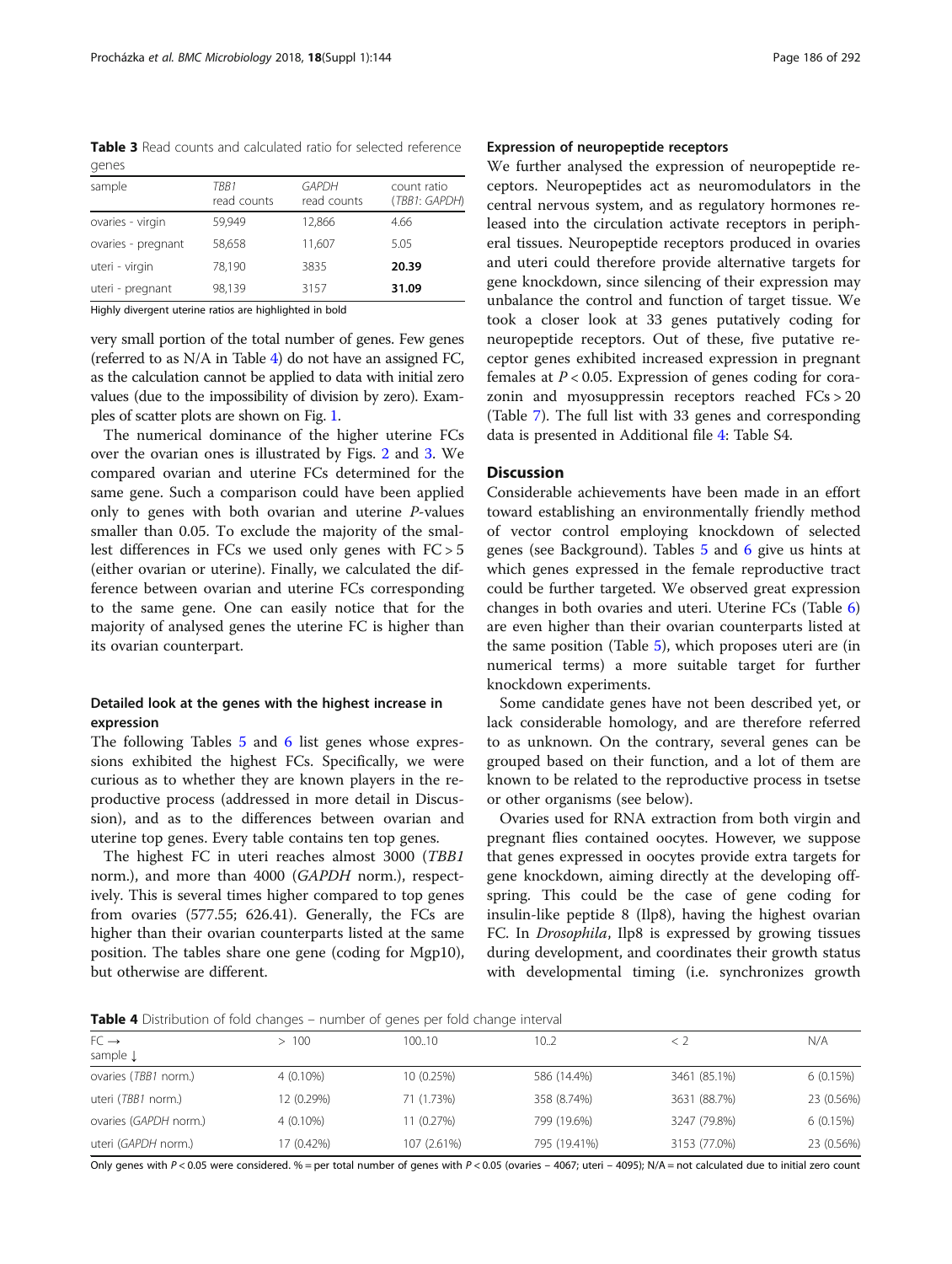<span id="page-4-0"></span>

between different organs). Therefore, it is likely that observed expression and FC should be assigned to the developing egg. Nevertheless, loss of Ilp8 in Drosophila results in delayed pupation, while developed animals exhibit considerable variation in final size and imperfect bilateral symmetry [\[31,](#page-8-0) [32\]](#page-8-0). Krüppel protein (Kr) is a similar case to Ilp8, as its transcriptional data most likely originate in the developing egg. It is also directly involved in the development in Drosophila, serving as a transcription factor, and being expressed during the blastoderm stage of embryogenesis [[33](#page-8-0)]. Finally, Table [5](#page-5-0) contains group of cuticular proteins (67B, 16.5, and Obst-E), which are apparently also of embryonic origin. Absence of Obst-E in Drosophila results in deficient larval cuticle and misshaped puparium [[34](#page-8-0)].

The second highest ovarian FC corresponds to gene coding for hydroxysteroid dehydrogenase-like protein 1 (HSDL1). In humans, HSDL1 is highly expressed in testes and ovaries. Hydroxysteroid dehydrogenases play an important role in sex differentiation, or the emergence and maintenance of the secondary sexual characters [\[35\]](#page-8-0). Its homologue from Drosophila has not been characterized yet.

The ovarian top 10 table is almost totally different from its uterine counterpart. However, Milk Gland Proteins (MGPs) are present in both top 10 lists, occupying two places in ovarian Table [5,](#page-5-0) and four places in uterine Table [6](#page-5-0). One can easily notice that uterine FCs for MGPs are much higher than the values obtained from ovaries.

Proteins are, along with lipids, major constituents of tse-tse milk [\[36\]](#page-8-0). In G. *m. morsitans*, the most abundant protein is Milk Gland Protein 1 (Mgp1), accounting for more than 90% of protein content [\[37\]](#page-8-0). Mgp2–10 were identified according to the presence of corresponding mRNAs in milk gland tissue, and further confirmed by proteomic analysis conducted on larval gut contents [\[22](#page-8-0), [38](#page-8-0)].



Fig. 2 Difference between ovarian and uterine fold changes determined for the same gene – TBB1 normalization. Fold change (FC) difference is calculated between ovarian FC and uterine FC, and is expressed as an absolute value. If ovarian FC is higher than uterine FC, the gene is plotted in (a); otherwise in (b). Genes with both ovarian and uterine P-values < 0.05, and with  $FC > 5$  (either ovarian or uterine) are depicted. N = number of genes; total number of analysed genes = 65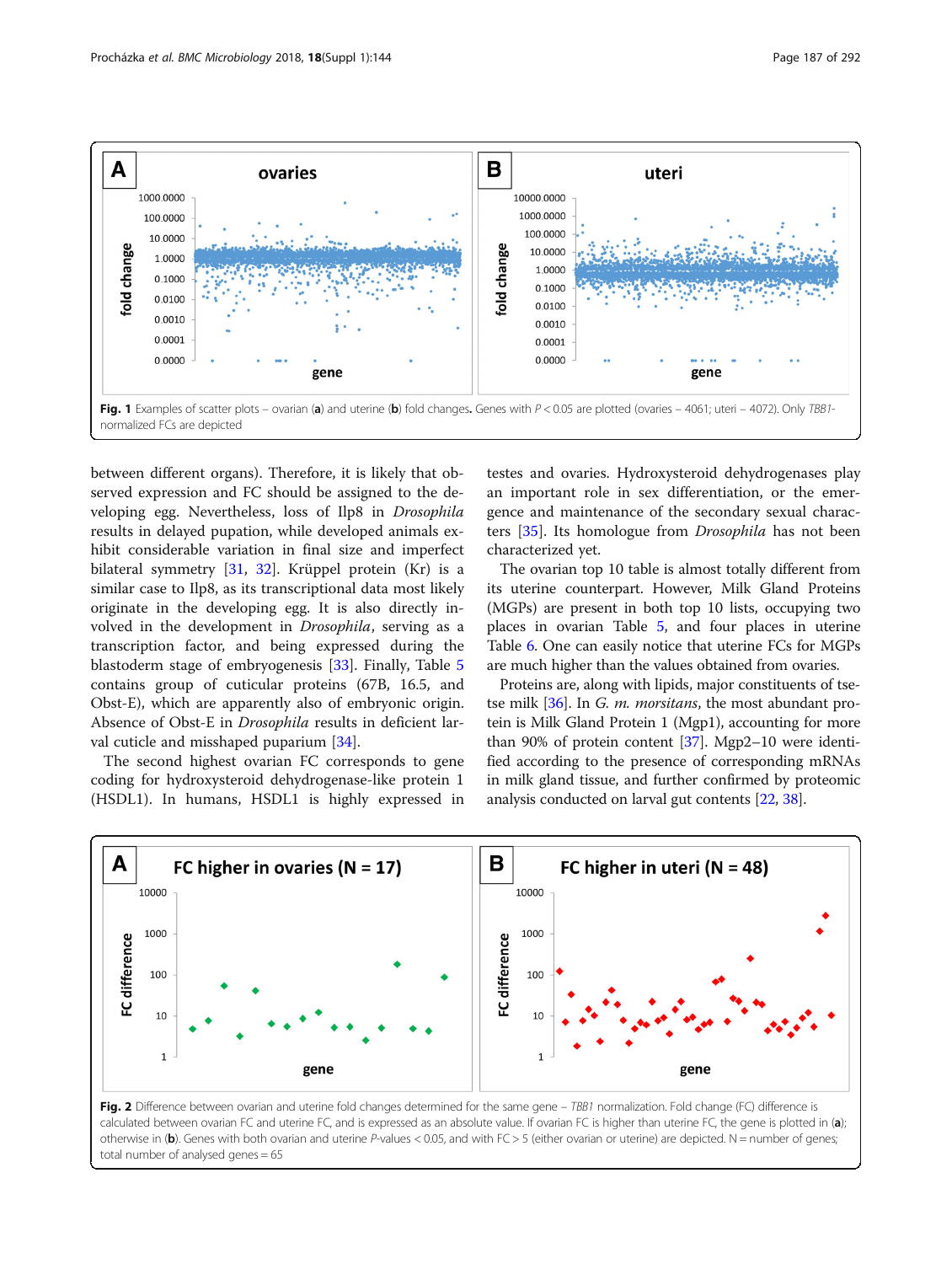<span id="page-5-0"></span>

Proteins found in milk are synthesized by secretory cells of the milk glands, and stored in dedicated reservoirs before their final release into milk gland lumen. Milk glands are connected to the uterus, allowing the delivery of milk to the larva (reviewed in [\[12\]](#page-7-0)). Therefore, the extremely increased expression levels of the two MGPs observed in ovaries are unexpected. On the other side, although the tissues were dissected employing the best practice, high MGP expression changes in uteri may be derived from residual milk glands. However, Mgp1, known as the most abundant protein in

milk, is (in Table 6) far behind the other three MGPs, which suggests that the obtained data is genuine to uterus.

Fecundity is lowered by 50% in flies lacking Mgp1 [[19\]](#page-7-0). Concerning Mgp2–10, knockdown of a single MGP gene does not influence the fecundity. On the other hand, the lack of two MGPs reduced the fecundity by 10–15%, while simultaneous knockdown of four MGP genes reduced it by nearly 70% [[22\]](#page-8-0). Neither Mgp4 (topping the Table 6) nor Mgp10 (present in both Tables 5 and 6) were involved in those experiments.

Table 6, listing uterine FCs, contains genes whose homologues from Drosophila code for phantom protein and Stall

Table 5 Top 10 ovarian fold changes

| gene ID    | (predicted)                                                | FC.            | FC.           |
|------------|------------------------------------------------------------|----------------|---------------|
|            | gene product                                               | $(TBB1$ norm.) | (GAPDH norm.) |
| GMOY006879 | insulin-like peptide<br>8 (llp8)                           | 577.55         | 626.41        |
| GMOY008375 | hydroxysteroid<br>dehydrogenase-<br>like protein 1 (HSDL1) | 199.29         | 216.15        |
| GMOY012369 | milk gland protein<br>10 (Mgp10)                           | 165.57         | 179.57        |
| GMOY012016 | milk gland protein<br>8 (Mgp8)                             | 142.06         | 154.08        |
| GMOY010882 | chemosensory protein<br>3 (CSP3)                           | 88.91          | 96.44         |
| GMOY002936 | cuticular protein 67B                                      | 57.23          | 62.07         |
| GMOY004923 | cuticular protein 16.5,<br>isoform A-like                  | 51.10          | 55.42         |
| GMOY000264 | Krüppel protein (Kr)                                       | 41.90          | 45.45         |
| GMOY003840 | Obstructor-E (Obst-E)                                      | 41.90          | 45.45         |
| GMOY001345 | unknown                                                    | 28.96          | 31.41         |

Only genes with P < 0.05 were considered. Calculated FCs were arranged in descending order and ten highest are listed. The top position is represented by gene exhibiting highest fold change in expression between ovaries of pregnant and virgin females. The full list can be found in Additional file [2](#page-7-0): Table S2

Table 6 Top 10 uterine fold changes

| gene ID    | (predicted)                      | FC             | FC.           |
|------------|----------------------------------|----------------|---------------|
|            | gene product                     | $(TBB1$ norm.) | (GAPDH norm.) |
| GMOY012377 | milk gland protein<br>4 (Mgp4)   | 2798.11        | 4266.24       |
| GMOY012369 | milk gland protein<br>10 (Mgp10) | 1328.14        | 2025.00       |
| GMOY012371 | milk gland protein<br>9 (Mgp9)   | 983.96         | 1500.23       |
| GMOY002808 | unknown                          | 724.46         | 1104.58       |
| GMOY007129 | fatty acid 2-hydroxylase         | 575.24         | 877.06        |
| GMOY009745 | milk gland protein<br>1 (Mgp1)   | 415.09         | 632.89        |
| GMOY011400 | cyp313b1                         | 344.76         | 525.65        |
| GMOY000398 | phantom protein<br>(Phm)         | 320.28         | 488.33        |
| GMOY006331 | unknown                          | 255.42         | 389.44        |
| GMOY009721 | Stall protein (Stl)              | 254.16         | 387.51        |

Only genes with P < 0.05 were considered. Calculated FCs were arranged in descending order and ten highest are listed. The top position is represented by gene exhibiting highest fold change in expression between uteri of pregnant and virgin females. The full list can be found in Additional file [3](#page-7-0): Table S3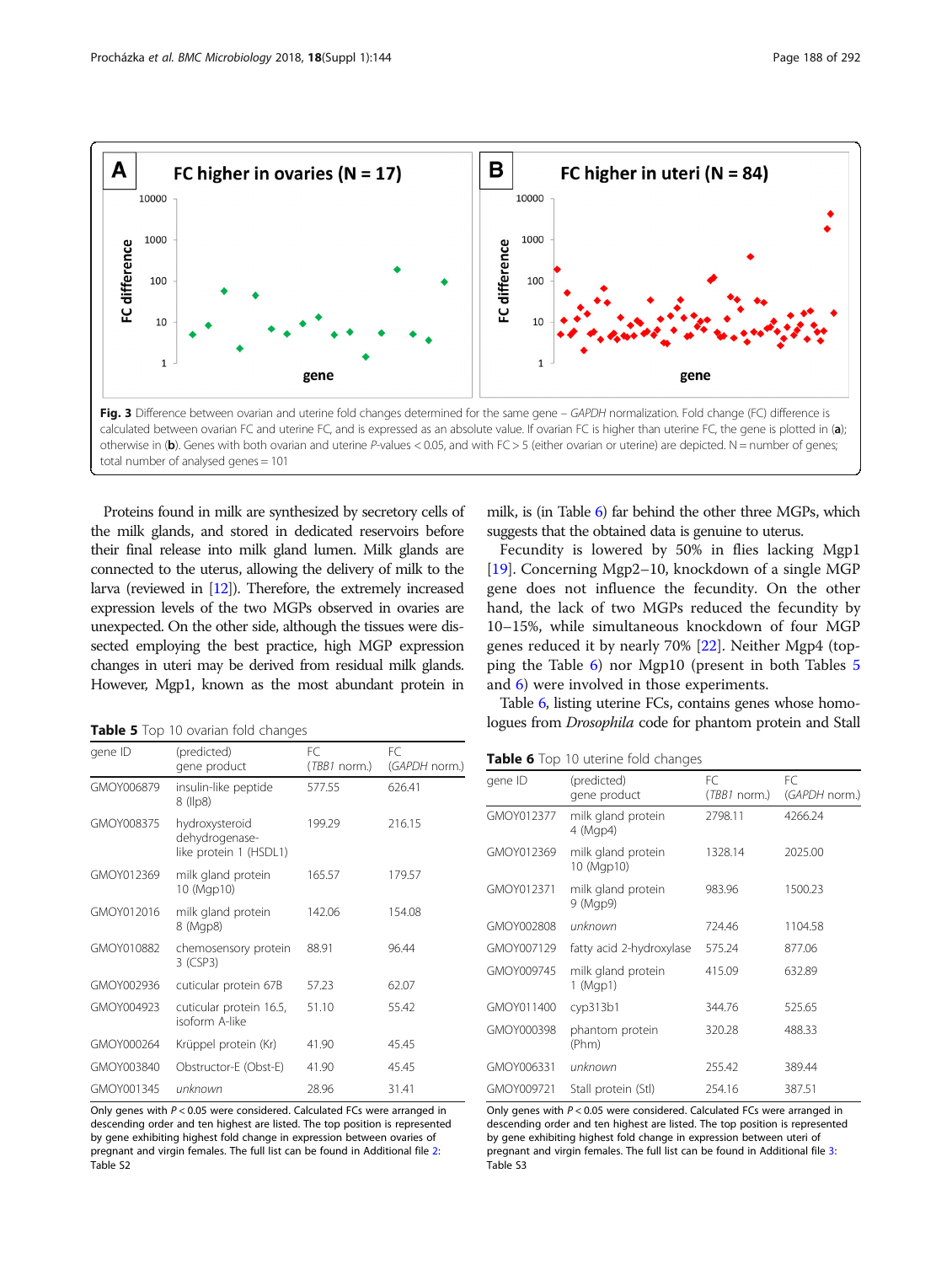| gene ID    | predicted gene product        | <b>OVARIES</b>  |                          |                 | UTFRI            |  |
|------------|-------------------------------|-----------------|--------------------------|-----------------|------------------|--|
|            |                               | FC (TBB1 norm.) | FC (GAPDH norm.)         | FC (TBB1 norm.) | FC (GAPDH norm.) |  |
| GMOY006527 | corazonin receptor            | -               | $\overline{\phantom{0}}$ | 21.19           | 32.31            |  |
| GMOY006636 | short neuropeptide F receptor |                 |                          | 6.19            | 9.43             |  |
| GMOY008798 | SIFamide receptor             | 2.94            | 3.19                     |                 |                  |  |
| GMOY009062 | CCAP receptor                 | 5.67            | 6.15                     | 0.70            | 1.07             |  |
| GMOY009670 | myosuppressin receptor        |                 | $\overline{\phantom{m}}$ | 29.48           | 44.95            |  |

<span id="page-6-0"></span>**Table 7** Neuropeptide receptor genes with fold change  $>1$ 

Genes are arranged by gene ID; "-" means that FC is not applied due to  $P > 0.05$ 

protein, respectively. Absence of these proteins in Drosoph-ila results in defects in oogenesis [\[39,](#page-8-0) [40\]](#page-8-0). Presence of the corresponding genes in the uterine top 10 list is rather surprising, but indicates that these products are necessary also in later stages of embryogenesis in Glossina.

Finally, we observed that genes coding for corazonin and myosuppressin receptors exhibited rather higher uterine FCs (> 20). Corazonin is considered a stress-induced hormone that participates in numerous processes in insects (reviewed in [\[41\]](#page-8-0)). For example, knockdown of its receptor improves the resistance to starvation in Drosoph $ila$  [[42](#page-8-0)]. A significant link of corazonin to reproduction has been revealed recently by Gospocic et al. [\[43\]](#page-8-0). Lack of this peptide led to increased expression of vitellogenins (proteins important for egg development), and to higher egg-laying rate in Drosophila. Based on this, knockdown of the corazonin receptor may cause an increased rate of larviposition in Glossina. Although this is in opposition to an effort to reduce the fecundity of the fly, the larvae may not be properly developed due to inadequate time spent in the mother's uterus. Absence of corazonin signalling may therefore lead to production of unviable progeny.

Drosophila myosuppressin (also known as dromyosuppressin) is widely recognized as an inhibitor of muscle activity. Although its physiological role remains unknown, it substantially decreases the heart rate [\[44,](#page-8-0) [45\]](#page-8-0), and crop contractions in the fruit fly [\[46\]](#page-8-0). Dromyosuppressin was also found to slow the crop movements in the blow fly, Phormia regina [\[47\]](#page-8-0). Heifetz et al. [\[48\]](#page-8-0) observed changes in immunoreactivity to myosuppressin in the innervation of reproductive tract in Drosophila females during and after mating. This suggests that this neuropeptide may play some role in fertilization and oviposition.

It should be noted that all peptide receptors expressed at substantial level in female reproductive system deserve our attention as potential targets for gene silencing experiments. The activity of reproductive organs can be affected by neuropeptides released at specific time depending on mating status and / or stage of pregnancy. Therefore the expression of corresponding receptors in target organ does not have to significantly change after mating. However, in the absence of additional data, the two mentioned receptors are the most suitable targets.

Apart from identification of suitable genes, a convenient way of their turning off must be determined. In laboratory experiments, dsRNA is delivered into the adult female by injection. Naturally, this is not sustainable in large-scale mass production. Walshe et al. [\[49\]](#page-8-0) demonstrated that dsRNA could be easily delivered into the tsetse fly during feeding on blood meals. However, it might fail to silence some genes [[49](#page-8-0)]. As an alternative method, paratransgenesis could be exploited [\[50](#page-8-0)]. In this strategy, symbionts naturally occurring in their hosts are genetically manipulated to reduce vector competence [[51](#page-8-0)]. Tsetse flies contain up to three different symbionts. Of these, Sodalis glossinidius is the most suitable for genetic modification, as methods for its cultivation and transformation have already been developed. This symbiont is present in milk, which allows the direct interaction with offspring. Although the symbiont is found also in other tsetse organs, it encodes genes which are apparently expressed preferentially in the milk glands and during early development of the larva (reviewed in [[52](#page-8-0)]). Thus, utilizing their promoter elements might allow site-specific silencing of those tsetse genes, which are vital for the mother. Nevertheless, construction of a stable paratransgenic Glossina / Sodalis line would require an appropriate expression system, blocking the silencing dsRNA expression during propagation of flies in a mass rearing facility.

#### Conclusions

In this work, we obtained initial transcriptomic data on the gene expression in reproductive organs of G. m. morsitans females. We compared the expression levels in virgin and pregnant flies and identified genes with elevated FCs in both ovaries and uteri. Exactness and significance of this data is limited by the fact that only a single replicate was employed in each condition, and that the virgins were not age-matched to their pregnant counterparts. Although 5-day old virgins reflect the situation in nature better than older ones, the significance of identified genes needs to be validated. Furthermore, potential of these genes in affecting female fecundity needs to be verified experimentally. Nevertheless, many genes listed in this work seem to be critical for the proper progress of pregnancy, and are therefore favorable targets. We suppose that knockdown of selected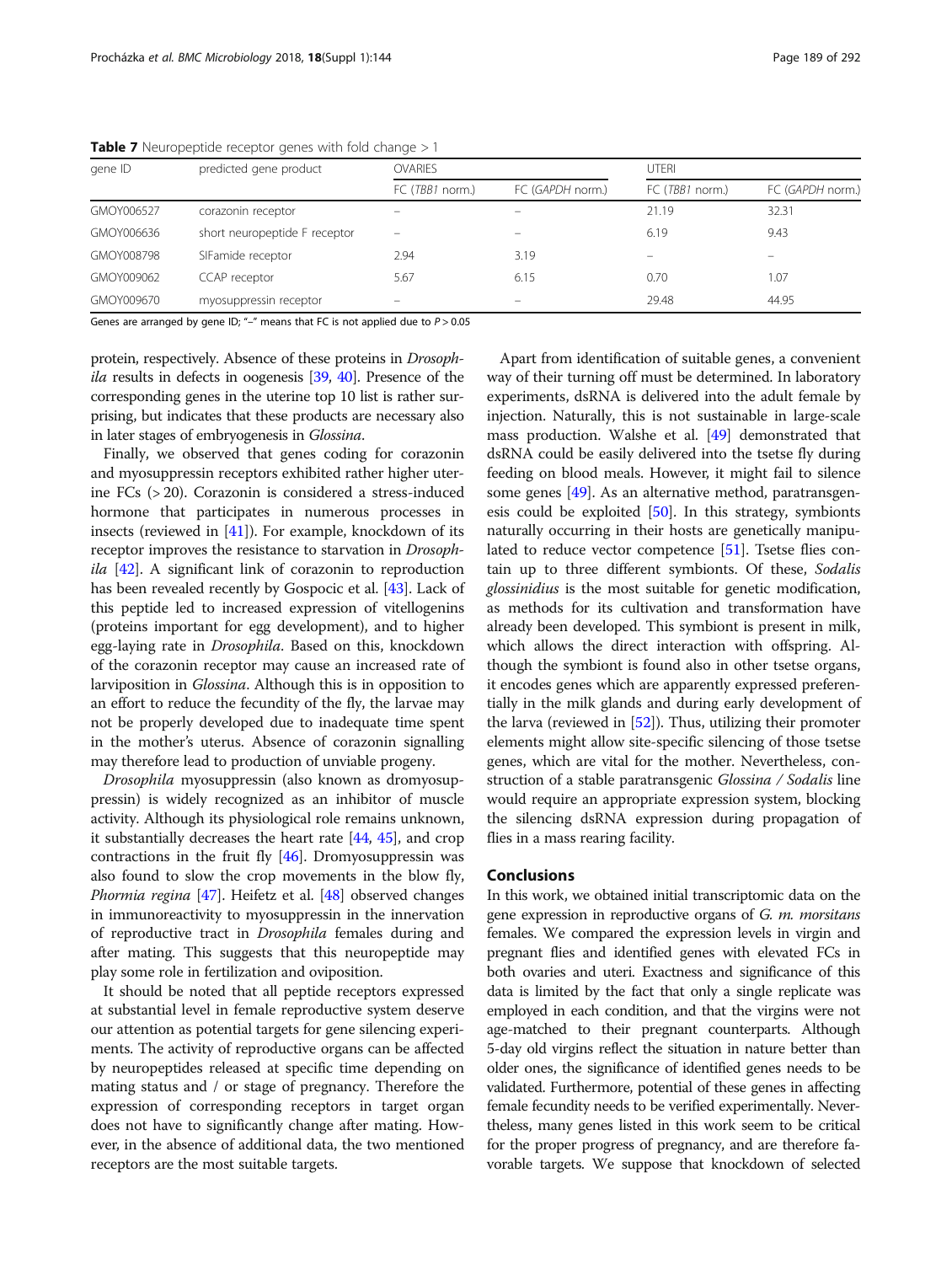<span id="page-7-0"></span>genes may be a major improvement over existing SIT, which suffers from the reduced fitness of sterilized males caused by irradiation [\[53](#page-8-0)]. Given the higher FCs in uterus, targeting gene expression in this tissue may result in a more evident reduction of fecundity. However, ovaries should not be neglected, as manifested by several genes in Table [5](#page-5-0) involved in early developmental stages. Apart from focusing on the highest fold changes, neuropeptide receptors with moderate increases in expression should be also verified as targets, given their roles in mediating the tissue control.

# Additional files

[Additional file 1:](https://doi.org/10.1186/s12866-018-1294-5) Table S1. G. m. morsitans genes and homologues. G. m. morsitans gene IDs, gene names, and gene descriptions, and homologues from D. melanogaster. (XLSX 788 kb)

[Additional file 2:](https://doi.org/10.1186/s12866-018-1294-5) Table S2. Analysis - ovaries. Counts of ovarian reads uniquely mapped to annotated genes, and calculated P-values and fold changes. Includes lists of fold changes arranged in descending order. (XLSX 1150 kb)

[Additional file 3:](https://doi.org/10.1186/s12866-018-1294-5) Table S3. Analysis - uteri. Counts of uterine reads uniquely mapped to annotated genes, and calculated P-values and fold changes. Includes lists of fold changes arranged in descending order. (XLSX 1130 kb)

[Additional file 4:](https://doi.org/10.1186/s12866-018-1294-5) Table S4. P-values and fold changes of neuropeptide receptor genes. Ovarian and uterine P-values and fold changes of 33 putative neuropeptide receptor genes. (XLSX 1310 kb)

#### Abbreviations

AAT: animal African trypanosomiasis; FC: fold change; HAT: human African trypanosomiasis; MGP: Milk Gland Protein; SIT: Sterile insect technique

#### Acknowledgements

Mr. Leonard James Beans Foy is acknowledged for reviewing the English text.

#### Funding

This research was partially supported by the Slovak Research and Development Agency under the contract No. APVV-15-0604 entitled "Reduction of fecundity and trypanosomias control of tsetse flies by the application of sterile insect techniques and molecular methods", and contract No. APVV-14-0556 entitled "The role of neuropeptides and receptors in regulation of pathogen transfer from ticks to their hosts", and partially supported by the Slovak Research Grant Agency under the contract No. VEGA 2/0119/16 entitled "Neuropeptides controlling the innervation of reproductive tract and sexual behaviour in tsetse flies". Publication of this article was sponsored by the International Atomic Energy Agency through Coordinated Research Project (CRP) No. 1764 (D42015) entitled "Enhancing Vector Refractoriness to Trypanosome Infection".

#### Availability of data and materials

Gene counts, and calculated P-values and fold changes are available in Additional files 2 and 3. Sequencing data are available in Sequence Read Archive (SRP137614).

#### About this supplement

This article has been published as part of BMC Microbiology Volume 18 Supplement 1, 2018: Enhancing Vector Refractoriness to Trypanosome Infection. The full contents of the supplement are available online at [https://bmcmicrobiol.biomedcentral.](https://bmcmicrobiol.biomedcentral.com/articles/supplements/volume-18-supplement-1) [com/articles/supplements/volume-18-supplement-1.](https://bmcmicrobiol.biomedcentral.com/articles/supplements/volume-18-supplement-1)

#### Authors' contributions

EP, VM, DŽ, GT, PT designed the study. EP, VM, ID, LR dissected the tissues and prepared the RNA samples. EP, PK analysed the data. EP wrote the manuscript. ID, LR, DŽ performed critical revisions. All authors read and approved the final manuscript.

#### Ethics approval and consent to participate

Not applicable.

# Consent for publication

Not applicable.

#### Competing interests

The authors declare that they have no competing interests.

# Publisher's Note

Springer Nature remains neutral with regard to jurisdictional claims in published maps and institutional affiliations.

#### Author details

<sup>1</sup>Institute of Zoology, Slovak Academy of Sciences, Dúbravská cesta 9, 845 06 Bratislava, Slovakia. <sup>2</sup>Department of Environmental and Natural Resources Management, University of Patras, 2 Georgiou Seferi St, Agrinio, Greece. 3 Scientica, Ltd., Hybešova 33, 831 06 Bratislava, Slovakia.

#### Published: 23 November 2018

#### References

- 1. Connor RJ. The impact of nagana. Onderstepoort J Vet Res. 1994;61:379-83.
- 2. Rodgers J. Trypanosomiasis and the brain. Parasitology. 2010;137:1995–2006.
- 3. Keating J, Yukich JO, Sutherland CS, Woods G, Tediosi F. Human African trypanosomiasis prevention, treatment and control costs: a systematic review. Acta Trop. 2015;150:4–13.
- 4. Babokhov P, Sanyaolu AO, Oyibo WA, Fagbenro-Beyioku AF, Iriemenam NC. A current analysis of chemotherapy strategies for the treatment of human African trypanosomiasis. Pathog Glob Health. 2013;107:242–52.
- 5. Swallow BM. Impacts of trypanosomiasis on African agriculture. In: Technical and scientific series. Food and agriculture Organization of the United Nations. 1999. [http://www.fao.org/ag/againfo/programmes/en/paat/](http://www.fao.org/ag/againfo/programmes/en/paat/documents/papers/Paper_1999.pdf) [documents/papers/Paper\\_1999.pdf.](http://www.fao.org/ag/againfo/programmes/en/paat/documents/papers/Paper_1999.pdf) Accessed 21 Dec 2017.
- 6. CONTROL AND SURVEILLANCE OF AFRICAN TRYPANOSOMIASIS. Report of a WHO expert committee. In: WHO technical report series, vol. 881. Geneva: World Health Organization: 1998.
- 7. Trypanosomiasis, human African (sleeping sickness). In: Fact sheets. World Health Organization. 2017. [http://www.who.int/en/news-room/fact-sheets/](http://www.who.int/en/news-room/fact-sheets/detail/trypanosomiasis-human-african-(sleeping-sickness)) [detail/trypanosomiasis-human-african-\(sleeping-sickness\).](http://www.who.int/en/news-room/fact-sheets/detail/trypanosomiasis-human-african-(sleeping-sickness)) Accessed 9 Oct 2018.
- MacLean L, Myburgh E, Rodgers J, Price HP. Imaging African trypanosomes. Parasite Immunol. 2013;35:283–94.
- 9. Shaw APM, Cecchi G, Wint GRW, Mattioli RC, Robinson TP. Mapping the economic benefits to livestock keepers from intervening against bovine trypanosomosis in eastern Africa. Prev Vet Med. 2014;113:197–210.
- 10. Kennedy PGE. Human African trypanosomiasis of the CNS: current issues and challenges. J Clin Invest. 2004;113:496–504.
- 11. Wamwiri FN, Changasi RE. Tsetse flies (Glossina) as vectors of human African trypanosomiasis: a review. Biomed Res Int. 2016;2016:6201350.
- 12. Benoit JB, Attardo GM, Baumann AA, Michalkova V, Aksoy S. Adenotrophic Viviparity in tsetse flies: potential for population control and as an insect model for lactation. Annu Rev Entomol. 2015;60:351–71.
- 13. Welburn SC, Maudlin I, Simarro PP. Controlling sleeping sickness a review. Parasitology. 2009;136:1943–9.
- 14. Giordani F, Morrison LJ, Rowan TG, De Koning HP, Barrett MP. The animal trypanosomiases and their chemotherapy: a review. Parasitology. 2016;143: 1862–89.
- 15. Vector control. In: The vector (tsetse fly). World Health Organization. [http://www.](http://www.who.int/trypanosomiasis_african/vector_control/en/) [who.int/trypanosomiasis\\_african/vector\\_control/en/.](http://www.who.int/trypanosomiasis_african/vector_control/en/) Accessed 21 Dec 2017.
- 16. Vreysen MJB, Seck MT, Sall B, Bouyer J. Tsetse flies: their biology and control using area-wide integrated pest management approaches. J Invertebr Pathol. 2013;112(Suppl 1):S15–25.
- 17. Attardo GM, Benoit JB, Michalkova V, Yang G, Roller L, Bohova J, et al. Analysis of lipolysis underlying lactation in the tsetse fly, Glossina morsitans. Insect Biochem Mol Biol. 2012;42:360–70.
- 18. Baumann AA, Benoit JB, Michalkova V, Mireji PO, Attardo GM, Moulton JK, et al. Juvenile hormone and insulin suppress lipolysis between periods of lactation during tsetse fly pregnancy. Mol Cell Endocrinol. 2013;372:30–41.
- 19. Attardo GM, Lohs C, Heddi A, Alam UH, Yildirim S, Aksoy S. Analysis of Milk gland structure and function in Glossina morsitans: Milk protein production, symbiont populations and fecundity. J Insect Physiol. 2008;54:1236–42.